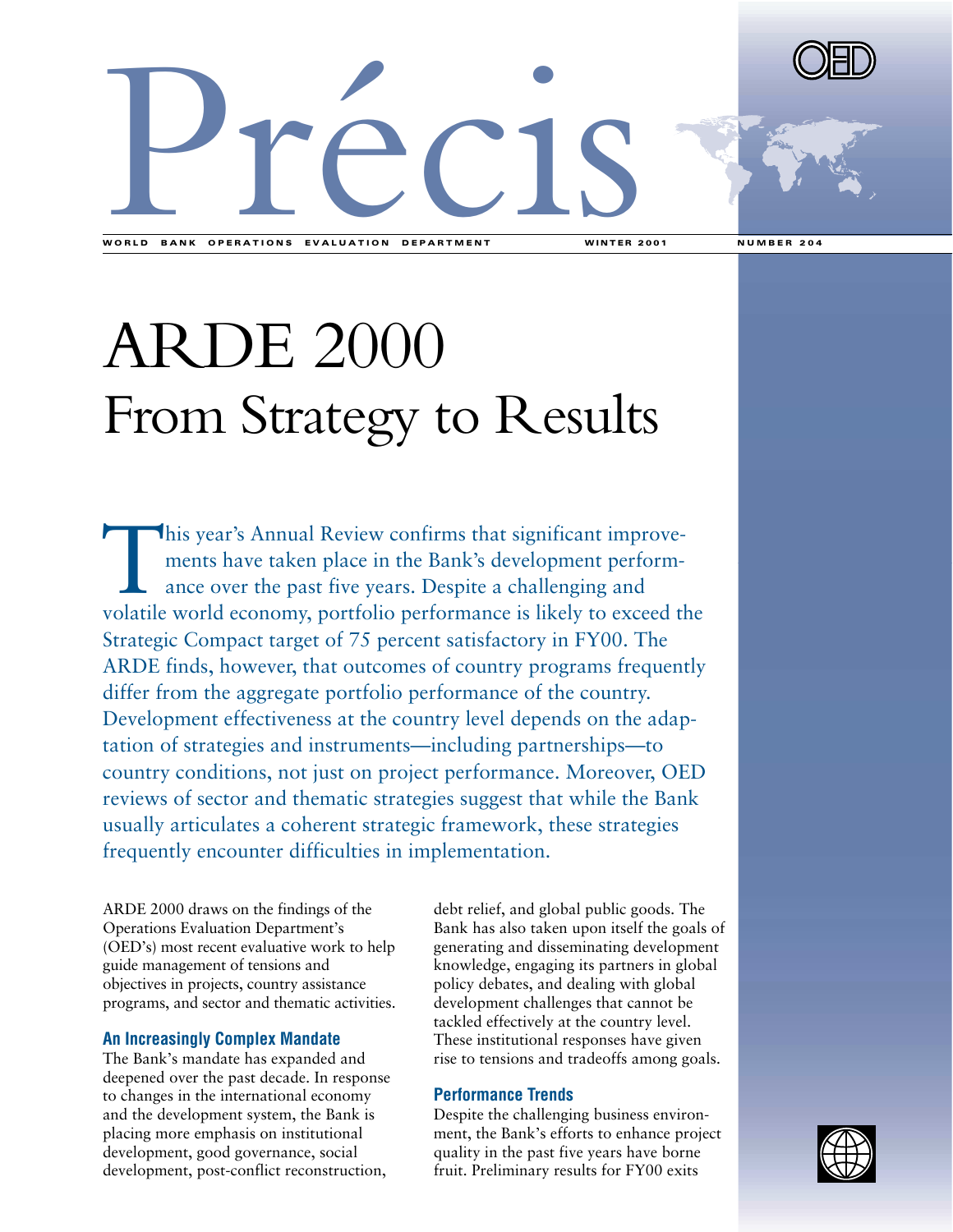



#### **Regional Trends in Satisfactory Operations, Figure 2.by Projects**



show an increase to 77 percent satisfactory outcomes from 72 percent in FY99. Weighted by disbursements, project performance deteriorated from FY99 to FY00, reflecting the exit of two large, unsatisfactory oil and gas projects in Russia (figure 1). Performance by disbursement is likely to recover once the rest of the FY00 cohort is evaluated. Project performance remains below Bank average in Africa, but Quality Assurance Group (QAG) data from the current portfolio could signal a promising turnaround in response to efforts to improve the portfolio (figure 2).

These gains have been achieved even though projects are becoming increasingly complex and demanding, especially in low-income countries. More than four of every five recently evaluated projects were substantially demanding for the borrower. Since more than one in three projects show unsatisfactory borrower implementation, further progress will require parallel improvements in capacity building and adapting each project's design to borrower capacity.

Institutional development outcomes have reached a new high, at 43 percent substantial. Sustainability is up to 57 percent. But there remains substantial room for improvement in both Bank performance and borrower capacity development.

Adjustment lending continues to perform strongly, reaching 86 percent satisfactory in FY99/00. But findings from project audits and country evaluations suggest that the achievement of the immediate policy objectives in adjustment loans does not necessarily translate into a long-term impact on incomes and poverty. Such an impact requires government commitment and enough consensus to sustain reform. Outcomes can also be undermined by exogenous factors. As the Bank moves toward a results-based framework, the objectives of

adjustment programs should increasingly link to explicit development outcomes, with the accountability of various actors clearly delineated.

## **Addressing Tensions and Tradeoffs**

As it seeks to implement an increasingly crowded agenda, the Bank faces a number of tensions and challenges. The Bank must learn to reconcile client ownership of activities with the Bank's corporate priorities; adapt global knowledge to local conditions; support countries with strong enabling environments and those with poor enabling environments, but a high incidence of poverty; and be efficient and selective in implementing a holistic vision of development, making judicious use of partnerships.

The Review concludes that reforms and development programs are more likely to be sustained if there is consensus within the country to support them and a shared vision between the Bank and the country. At the country level, the Bank needs to use its lending and nonlending tools more deliberately to foster consensus through increased local involvement and more widespread dissemination of analytic work; through more use of pilot projects to test new approaches; and through greater use of advisory services and flexible lending instruments to nurture policy change processes. In sector and corporate strategies, the Bank should acknowledge areas of disagreement and identify priorities for knowledge creation, cross-country learning, and strategic use of its convening role.

Development effectiveness also depends critically on adapting institutional priorities and programs to individual countries' constraints and opportunities. Such adaptation requires an up-to-date knowledge base about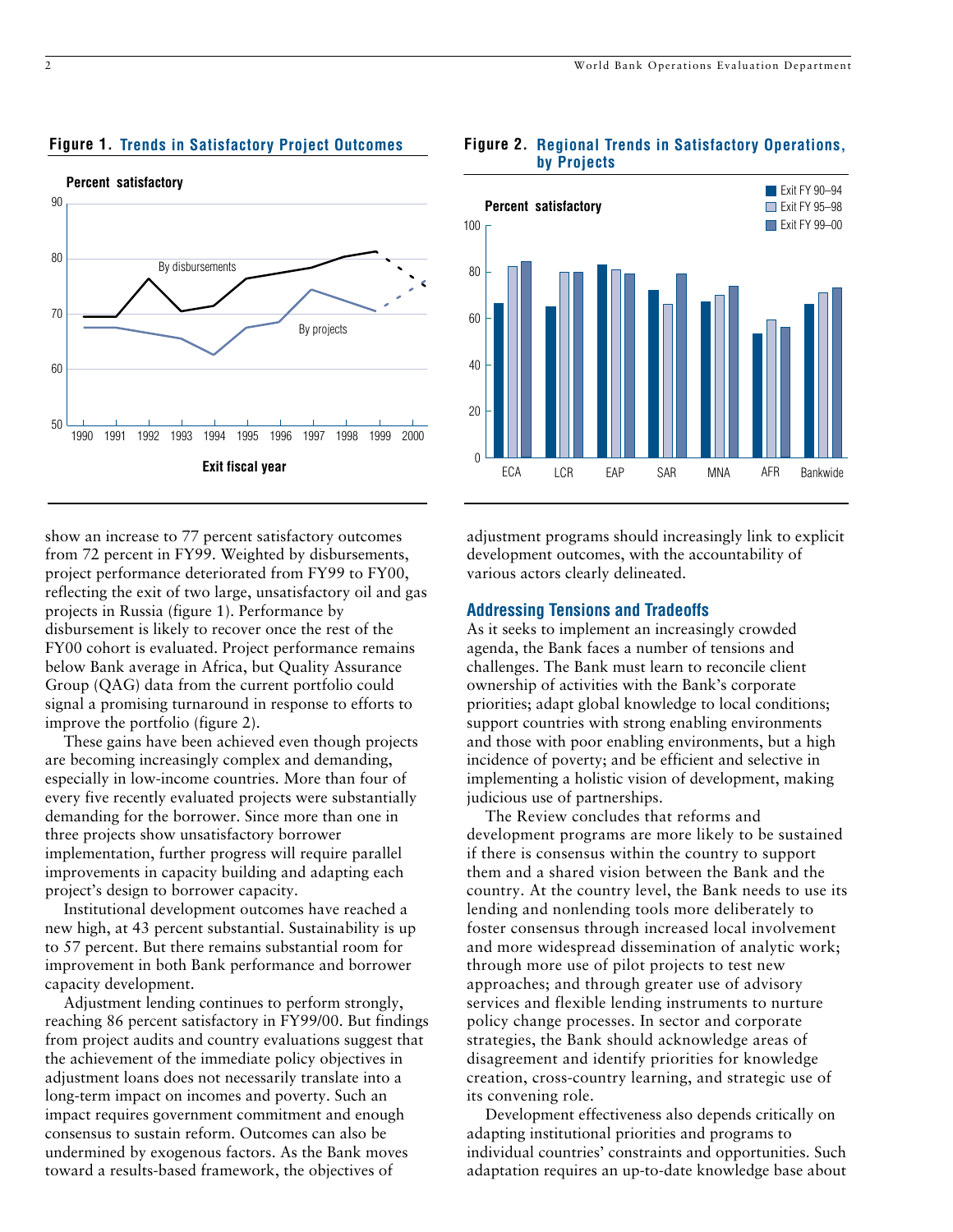each country's operating (and enabling) environment. Despite an increased emphasis on knowledge management, current resource allocation patterns do not give sufficient priority to economic and sector work.

Countries with stronger policy frameworks receive more lending resources per capita. But for each individual country, especially those with poor policies and institutions, the Bank's effectiveness depends not solely on lending volume, but also on the mix of instruments, the timing of policy-based loans, and the judicious use of partnerships.

The Bank has initiated a wide range of productive partnerships, but will realize their full potential only by being more businesslike and selective about what they are intended to achieve, what risks they entail, and how they can yield operating economies for the Bank through sharper delineation of its comparative advantage.

#### **Adapting to Country Context**

In recent years, the Bank has sought to shift its focus from individual projects to the higher plane of country programs. The outcomes of country programs often differ from the country's aggregate portfolio performance (see table 1). And country program outcomes are not necessarily determined by country income (figure 2). OED Country Assistance Evaluations (CAEs), project evaluation data, and other evidence suggest that the two most important determinants of country program outcomes are the level of borrower commitment to the country program and the extent to which Bank strategies, programs, processes, and partnerships are adapted to the country setting.

Country evaluations confirm that the Bank has strengthened its poverty focus, but the linkage between Bank country programs and poverty outcomes was not always clear. More needs to be done to integrate broadbased poverty reduction strategies into macroeconomic and sectoral programs and to strengthen poverty monitoring and evaluation. CAEs also find a pattern of over-optimism about borrower governments' receptiveness to Bank advice, willingness to undertake difficult reforms, and capacity to implement recommended measures. In some cases the Bank has lent to support reforms—either through adjustment or investment lending—before sufficient consensus had emerged. Stakeholder analysis is coming into wider use, but remains the exception rather than the rule.

Lending operations remain the basic building blocks of country programs, but Bank nonlending services including economic and sector work, aid coordination, and partnerships—also influence the effectiveness of lending and overall program outcomes. The Bank is working to be more selective, relating lending volumes to country performance ratings. But continued lending despite poor performance contributes to unsatisfactory outcomes.

In middle-income countries, particularly those with access to private capital, the Bank's financial contribution tends to be countercyclical and affected by the cost of doing business with the Bank. Of course access to private capital varies by country and sector, and is not binary. But lending trends suggest that the Bank should revise its lending role in countries with strong capacity and ready access to private capital, and refine its approach to nonlending services in countries for which, for reasons of poor performance or external shocks, capital markets have closed. Bank lending and nonlending activities should focus on catalyzing support for selected reforms and institutional development; facilitating cross-national learning; and promoting global public goods.

In many low-income countries, borrower capacity and local financial resources are binding constraints. In these cases, the Bank should first strengthen capacity for aid coordination, help harmonize donor standards, and assist borrowers in enhancing the coordination and coherence of donor activities. Second, even in "good performing" low-income countries, simplifying project and program design and sequencing reforms is a priority. Third, as confirmed in CAEs for Burkina Faso and Uganda, Bank efforts to strengthen country offices in low-income

|                           | Country program outcome   |                         |                     |                            |
|---------------------------|---------------------------|-------------------------|---------------------|----------------------------|
| Portfolio performance     |                           | <b>Partially</b>        |                     |                            |
| (% projects satisfactory) | <b>Fully satisfactory</b> | satisfactory            | <b>Marginal</b>     | <b>Unsatisfactory</b>      |
| >85                       | Argentina (1996-00)       | Kazakhstan (1991-99)    |                     | Costa Rica (1990-00)       |
|                           | <b>Uruguay (1990-00)</b>  | Burkina Faso (1989–99)  |                     |                            |
| $70 - 85$                 |                           | <b>Mexico (1989-99)</b> | Indonesia (1993–98) | Paraguay (1990-00)         |
|                           |                           | Tanzania (1996–00)      |                     |                            |
| $50 - 69$                 | Ghana (1995–00)           | Egypt (1990–00)         | Tanzania (1986–95)  |                            |
|                           | Uganda (1986–99)          | India (1990–00)         |                     |                            |
| $<$ 50                    |                           | Cameroon (1996–00)      |                     | Cameroon (1982–95)         |
|                           |                           |                         |                     | Papua New Guinea (1989-00) |

#### **Table 1. How Country Program Outcomes Stack Up Against Portfolio Performance**

*Note:* Income: bold=upper-middle; standard=lower-middle; italic=low.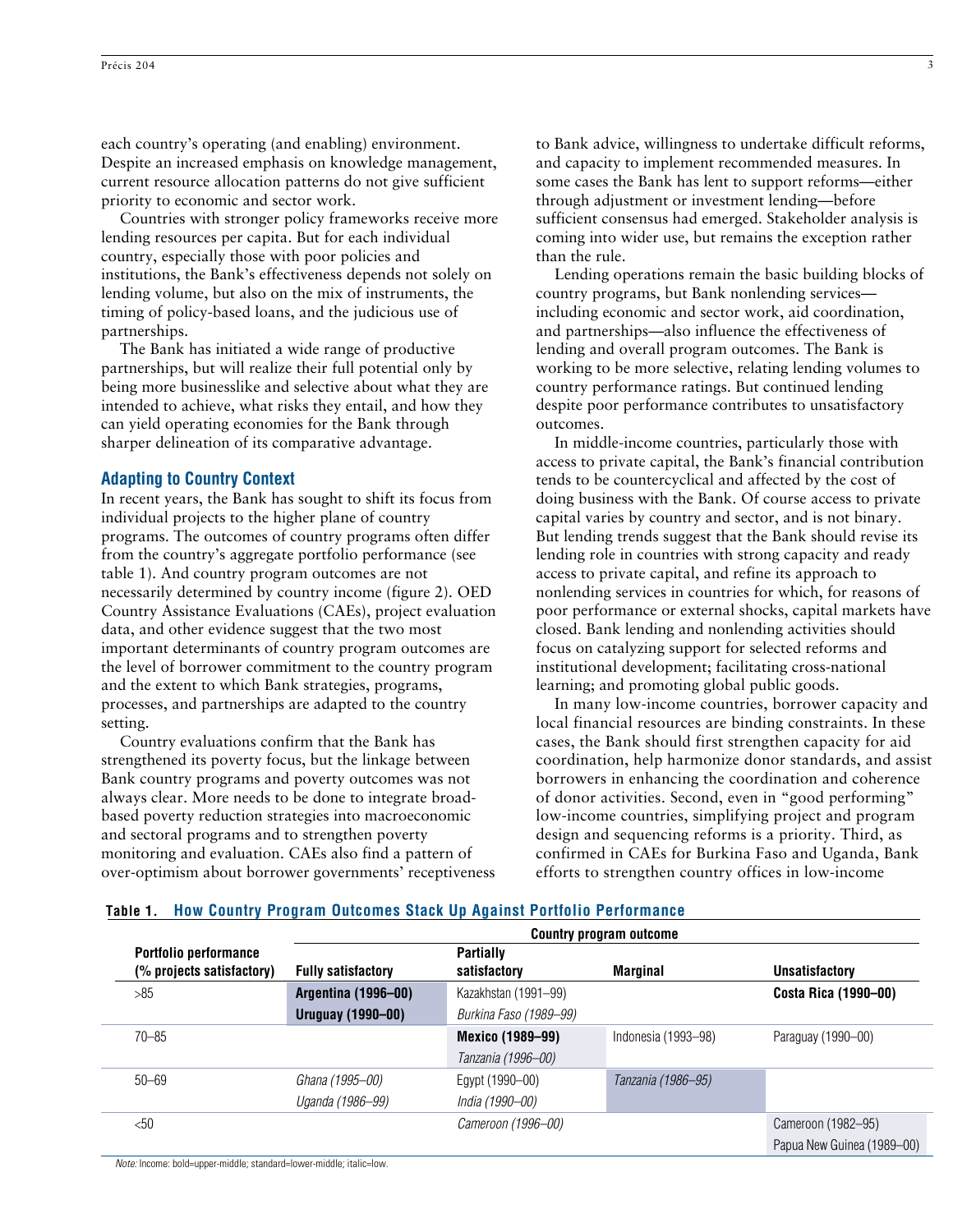countries should continue, since this helps to improve project supervision and enhance country dialogue.

A special challenge is to find ways to reduce poverty in low-income countries with weak governance and policy frameworks. The Bank needs to strengthen and clarify its approach, diagnosing the factors affecting weak performance, and using its convening role to build consensus for reform. Adjustment lending should be avoided pending concrete actions that signal commitment to change. Depending on country circumstances, limited, targeted grants or lending operations to strengthen public sector accountability systems or to provide support to targeted and closely monitored poverty programs may be appropriate.

#### *Sector and Thematic Performance*

The Bank's shift toward the higher plane of country strategy has been paralleled by a shift toward improving sector and thematic performance at the country and global levels. The challenge has been (1) to strengthen the strategic focus and policy content of Bank lending and nonlending services within particular sectors and (2) to integrate cross-cutting thematic priorities—including poverty, participation, and gender—into a range of Bank activities.

The Bank's ability to articulate a broad strategic vision is one of its strengths, and it has an obligation to provide consistent advice, taking account of the special circumstances of individual countries and regions. Sector and thematic strategies are important vehicles for articulating corporate objectives and achieving international development targets, but must be reconciled with the increasingly demand-driven approach of Bank country programs. Agreement on the priorities identified in the Bank's strategy and those of the borrower—or other stakeholders—fosters the implementation of Bank sector or thematic strategies. But few Bank strategies and policies provide explicit guidance on what instruments to use and what posture to take in the country dialogue if governments do not want to address an issue of global interest—for example, gender equity or forest conservation.

Customizing strategies and policy recommendations is an important determinant of local program success. Country-specific analytic work is crucial to support such adaptation; the decline in funding for economic and sector work is of great concern. So is the chronic weakness observed in monitoring and evaluation arrangements—essential for adapting and updating strategies. While Bank-sponsored economic and sector work is usually of good technical quality, greater emphasis needs to be given to local involvement and dissemination of findings.

To organize and build on the findings of the sector and thematic evaluations, OED evaluators assessed eight recently evaluated sector and thematic strategies



**Editor-in-Chief:** Elizabeth Campbell-Pagé **Series Editor:** Caroline McEuen **Assistant:** Juicy Qureishi-Huq

#### **PRÉCIS ORDER FORM**

"*Précis* are available at no charge by contacting the OED Help Desk: tel: 1-202/458-4497, or fax the form below to: 1-202/522-3125. You can also e-mail your request to: eline@worldbank.org

 $\blacktriangleright$  Mail this form to: *Précis*-OEDPK, World Bank 1818 H Street, N.W. Washington, D.C. 20433, U.S.A.

| Quantity | Title                                                   | Précis# |
|----------|---------------------------------------------------------|---------|
|          |                                                         |         |
|          |                                                         |         |
|          |                                                         |         |
|          | ▶ Please add my name to the <i>Précis</i> mailing list. |         |
|          | Name                                                    |         |
|          |                                                         |         |
|          |                                                         |         |
|          |                                                         |         |
|          |                                                         |         |

"For large orders, please contact the World Bank Info-Shop at tel: 1-202/458-5454, fax: 1-202/522-1500, or through e-mail at books@worldbank.org

 $\blacktriangleright$  This and other OED publications are on the Interent, at http://www.worldbank.org/html/oed

To order our books, please contact: The World Bank Fulfillment Center P.O. Box 960 Herndon, VA 20172-0960, U.S.A. Tel: 1-703/661-1580 Fax: 1-703/661-1501 Internet: http://www.worldbank.org From the World Bank homepage, select publications. e-mail: books@worldbank.org

**DISCLAIMER:** OED *Précis* are produced by the World Bank Operations Evaluation Deparment, Partnerships and Knowledge Group (OEDPK), Outreach and Dissemination Unit. The views in this paper are those of the Operations Evaluation staff and editors and should not be attributed to the World Bank, its affiliated organizations, or its Executive Directors.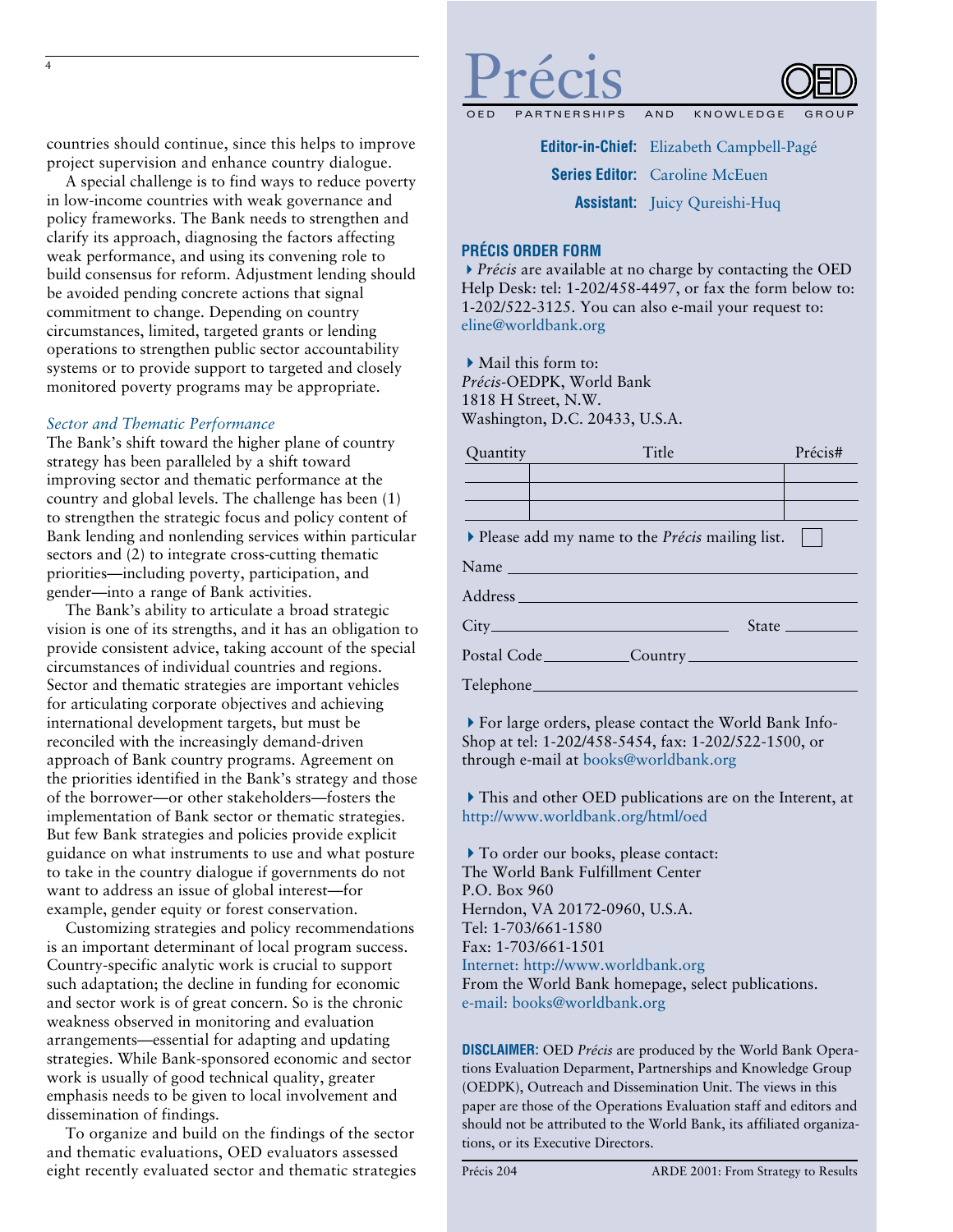# OED Publications

# **Recent OED Précis**

- 203 Striking the Right Balance: World Bank Forest Strategy
- 202 Poverty Reduction in the 1990s: The World Bank Strategy
- 201 The Drive to Partnership: Aid Coordination and the World Bank
- 200 Evaluating Gender and Development at the World Bank
- 199 Ghana: Building a Stronger Transportation System
- 198 Agricultural Extension: The Kenya Experience
- 197 Toward a Comprehensive Development Strategy
- 196 Evaluation and the Development Challenge
- 195 Poverty Assessments: Maximizing Impacts
- 194 Involuntary Resettlement: The Large Dam Experience
- 193 Partnership for Education in Jordan
- 192 Reforming Bolivia's Power Sector
- 191 Bangladesh: Progress Through Partnership
- 190 Transport in Indonesia
- 189 Health Care in Brazil: Addressing Complexity
- 188 Health Care in Mali: Building on Community Involvement
- 187 Health Care in India: Learning from Experience
- 186 Global Health: Meeting the Challenge
- 185 Aid Coordination and Post-Conflict Reconstruction: The West Bank and Gaza Experience

*Précis aussi disponible en français*  @ http://www.worldbank.org/html/oed *Précis en español tambien disponible*  @ http://www.worldbank.org/html/oed

#### **OED Study Series**

1999 Annual Review of Development Effectiveness Developing Towns and Cities: Lessons from Brazil and the Philippines Evaluation and Development: The Institutional Dimension (Transaction Publishers) Financial Sector Reform: A Review of World Bank Assistance India: The Dairy Revolution Investing in Health: Development Effectiveness in the Health, Nutrition, and Population Sector Nongovernmental Organizations in World Bank–Supported Projects The World Bank's Experience with Post-Conflict Reconstruction

#### **OED Multilingual Series**

Assessing Development Effectiveness: Evaluation in the World Bank and the International Finance Corporation *Appréciation de l'efficacité du développement: L'évaluation à la Banque mondiale et à la Société financiére internationale Determinar la eficacia de las actividades de desarrollo: La evaluación en el Banco Mundial y la Corporación Financiera Internacional Côte d'Ivoire Revue de l'aide de la Banque mondiale au pays* Philippines: From Crisis to Opportunity *Filipinas: Crisis y oportunidades* Rebuilding the Mozambique Economy:

Assessment of a Development Partnership

*Reconstruir a Economia de Moçambique*

along several dimensions. Most of the strategies and policies were developed in the early- to mid-1990s. The quality and relevance of the strategic framework receive the highest average rating, and the quality of plans for implementation the lowest.

With the introduction of Sector Strategy Papers in 1996, the Bank began to standardize the process for developing sector strategies and to address some of the weaknesses observed in the earlier policy development process. But most budgetary resources and decisionmaking reside in country departments, and none of the sector strategies evaluated included an explicit, verifiable plan for implementation. Recently, some Strategy Papers have given greater attention to the business implications of sectoral and thematic goals, but the continued imbalance in the matrix structure renders results-oriented management of sector and thematic strategies difficult to achieve. OED's analysis suggests that much remains to be done to deliver on the four "Ps" of successful sector strategies: a clear *Policy* framework; an action plan to improve on past *Performance*; a specific *Program* of development assistance at the country and global levels; and a definition of the Bank's role, taking account of *Partners'* activities.

#### *Confronting Dilemmas*

ARDE 2000 concludes that the Bank can further improve its development effectiveness by directly confronting the dilemmas it faces:

- Bank strategies should explicitly acknowledge differences between client and Bank priorities, and Bank instruments should be mobilized more strategically to build consensus at the country and global levels.
- The Bank should concentrate on the effective implementation of its policies and strategies through judicious adaptation to diverse institutional, social, and political environments.
- The Bank should clarify and strengthen its approach to poor-performing countries and to middle-income countries with access to capital markets.

#### **Becoming More Selective**

The Bank must also adapt its organizational structure, business practices, and operational instruments to reduce the enormous stress from which the organization is suffering—stress that, unless remedied, could undermine its development effectiveness:

• Bank strategies, programs, budgeting processes, and staff incentives should be more explicitly linked to the achievement of results, consistent with the Bank's mission and comparative advantage. Budget processes should be reformed to align corporate resources with corporate strategies.Approved Country Assistance Strategies, sector strategies, and